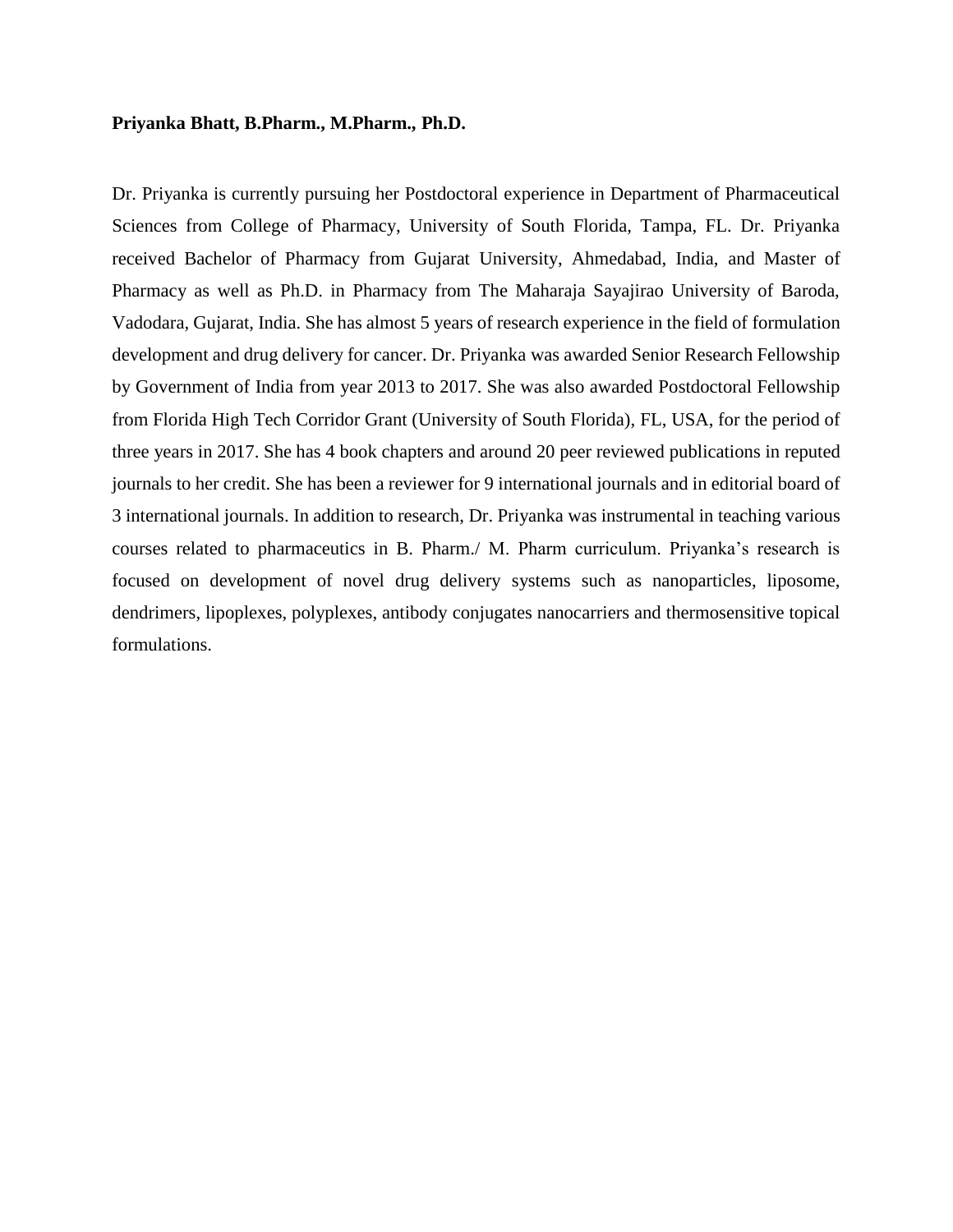#### **CURRICULUM VITAE**

# **Dr. Priyanka S. Bhatt,**

M. Pharm, Ph.D.

Postdoctoral Research Scholar Department of Pharmaceutical Sciences USF College of Pharmacy University of South Florida 12901 Bruce B. Downs Blvd., MDC 30 Tampa, FL 33612 Phone: 813-573-2700 E-Mail: [psbhatt@health.usf.edu,](mailto:psbhatt@health.usf.edu) [priyankabhatt88@yahoo.com](mailto:priyankabhatt88@yahoo.com)

## **EDUCATION**

- 2013-2017 Ph.D. in Pharmacy, Faculty of Pharmacy, The Maharaja Sayajirao University of Baroda, Gujarat, India
- 2010-2012 Master of Pharmacy in New Drug Delivery System, Faculty of Pharmacy, The Maharaja Sayajirao University of Baroda, Gujarat, India
- 2006-2010 Bachelor of Pharmacy, Gujarat University, Gujarat, India

#### **RESEARCH EXPERIENCE**

| 2018-till date                 | Postdoctoral Research Scholar at Department of Pharmaceutical Sciences, USF<br>College of Pharmacy, University of South Florida. Working on Florida High Tech<br>Corridor Grant project under the supervision of Dr. Vijaykumar Sutariya. |  |
|--------------------------------|-------------------------------------------------------------------------------------------------------------------------------------------------------------------------------------------------------------------------------------------|--|
| 2013-2017                      | During Ph.D at The M.S. University of Baroda, on research project entitled as<br>"Development of target based therapy for ovarian cancer" under the guidance of<br>Prof. Ambikanandan Misra and Dr. R. C. Mashru.                         |  |
| 2011-2012                      | During M.Pharm project at The M.S.University of Baroda, on research project<br>entitled as "Oral colon targeting $p53$ gene delivery for colon cancer." under the<br>guidance of Prof. Ambikanandan Misra.                                |  |
| March $\&$<br>May 2010         | Training in Production Department in Kivi labs limited, Vadodara, Gujarat, India.                                                                                                                                                         |  |
| May, 2009                      | Training in Production Department in Cadila healthcare ltd, Ahmedabad, Gujarat,<br>India.                                                                                                                                                 |  |
| <b>ACHIEVEMENTS AND AWARDS</b> |                                                                                                                                                                                                                                           |  |

# 2017 Postdoctoral Fellowship from Florida High Tech Corridor Grant (University of South Florida), FL, USA, for the period of three years starting from May 2017.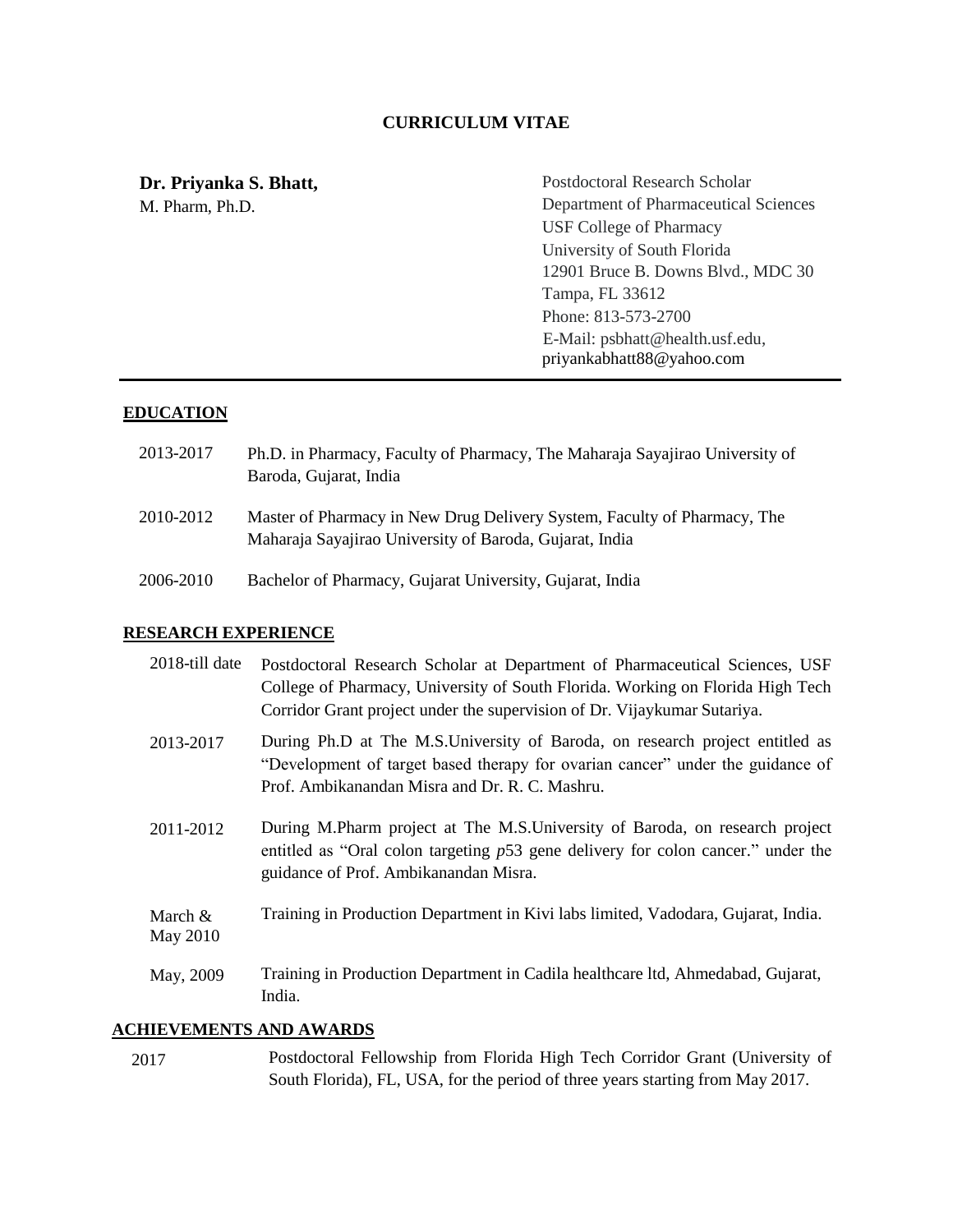| 2016-2017 | Senior Research Fellowship (UGC BSR-SMS) by UGC (University Grants<br>Commission), New Delhi, for the period of three years starting from 17 <sup>th</sup> Jan 2016.                                                             |
|-----------|----------------------------------------------------------------------------------------------------------------------------------------------------------------------------------------------------------------------------------|
| 2016      | Invited as a judge to evaluate posters presented at national level pharmacy<br>symposium Pharmafest-16 organized by Pharmacy Department, Parul University,<br>Vadodara                                                           |
| 2014-2015 | Jounier Research Fellowship (UGC BSR-SMS) by UGC (University Grants<br>Commission), New Delhi, for the period of two years starting from $17th$ Jan 2014.                                                                        |
| 2013      | Secured all India rank 1187 in GPAT (Graduate Pharmacy Aptitude test)<br>examination held by AICTE (All India Council for Technical Education) in 2013.                                                                          |
| 2009      | Secured 3 <sup>rd</sup> prize in poster presentation on "Flow-cytometry" at National level<br>Pharmacy symposium Pharmafest- 09 jointly organized by Baroda College of<br>Pharmacy & Parul Institute of Pharmacy, Vadodara.      |
| 2009      | Obtained 1 <sup>st</sup> prize in model making competition on "Flow-cytometry" at National<br>level Pharmacy symposium Pharmafest-09 jointly organized by Baroda College of<br>Pharmacy & Parul Institute of Pharmacy, Vadodara. |

#### **PUBLICATIONS**

#### **Research Articles:**

- 1. **Priyanka Bhatt**, Rohan Lalani, Imran Vhora, Shushilkumar Patil, Jitendra Amrutiya, Ambikanandan Misra, Rajashree Mashru. Liposomes encapsulating native and cyclodextrin enclosed Paclitaxel: Enhanced loading efficiency and its pharmacokinetic evaluation, **International Journal of Pharmaceutics** 536 (2018) 95-107. (Impact factor 4.22)
- 2. Jitendrakumar Patel, Jitendra Amrutiya, **Priyanka Bhatt**, Ankit Javia, Mukul Jain,Ambikanandan Misra. Targeted delivery of monoclonal antibody conjugated docetaxel loaded PLGA nanoparticles into EGFR overexpressed lung tumor cells. **Journal of Microencapsulation**, 2018, 35(2), 204-217. (Impact factor 1.54)
- 3. Chetan Yewale, Dipesh Baradia, Sushilkumar Patil, **Priyanka Bhatt**, Jitendra Amrutiya, Ravi Gandhi, Girish Kore. Docetaxel loaded immunonanoparticles delivery in EGFR overexpressed breast carcinoma cells. **Journal of Drug Delivery Science and Technology**, 2018, 45, 334-345. (Impact factor 1.19)
- 4. Shilpa Vasava, **Priyanka Bhatt**, Rajashree Mashru. To Study the Effect of Antibiotics on Nutritive Values of Probiotic Curd and Lactobacillus plantarum Fortified Probiotic Curd. **Inventi Rapid: Pharm Biotech & Microbio**, 2017(1):1-6, 2016.
- 5. **Bhatt P**, Lalani R, Mashru R, Misra A. Abstract 2065: Anti-FSHR antibody Fab' fragment conjugated immunoliposomes loaded with cyclodextrin-paclitaxel complex for improved efficacy on ovarian cancer cells. **Cancer research.** 2016; 76 (14 Supplement): 2065. (Impact factor 9.12)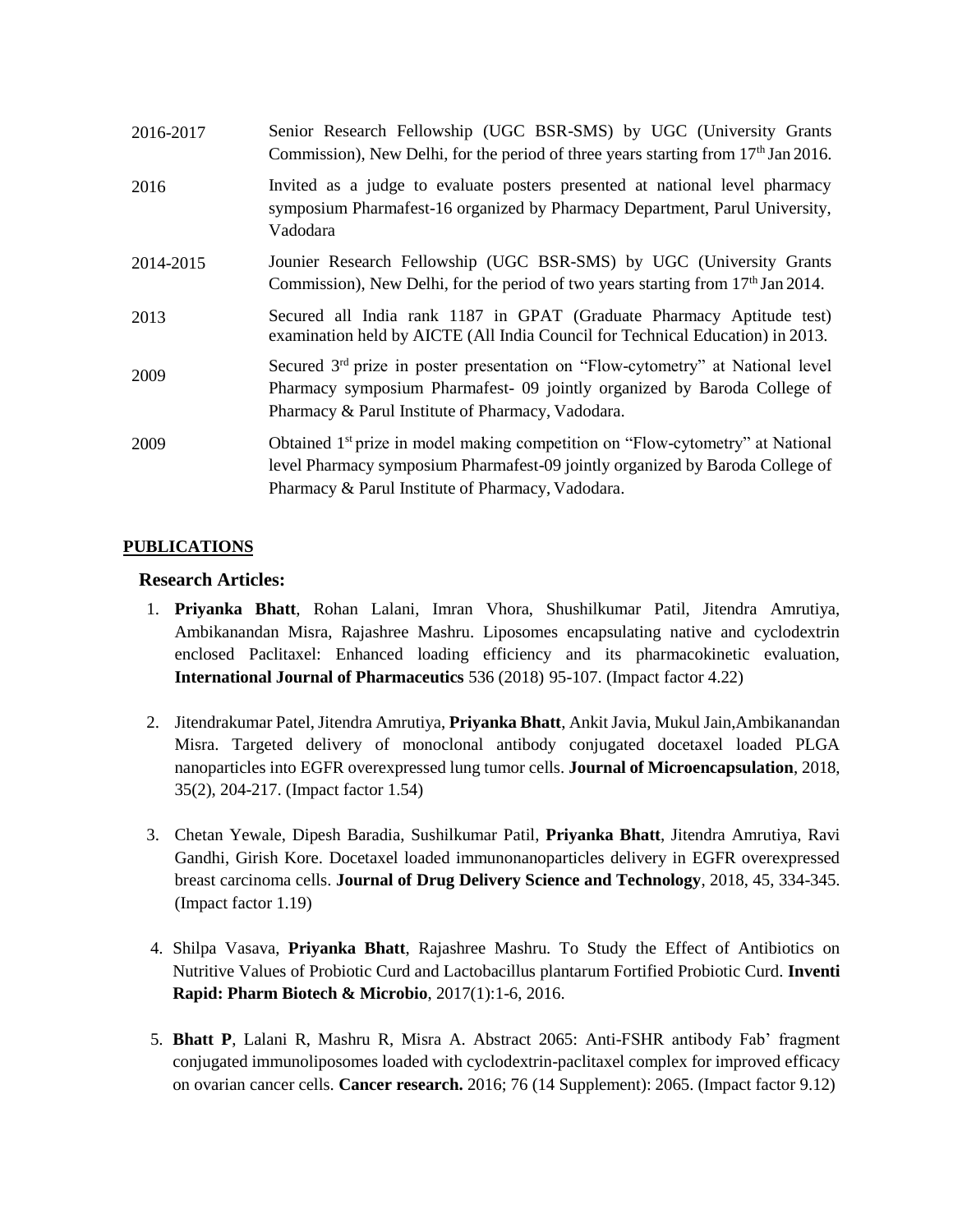- 6. Patil S, **Bhatt P**, Lalani R, Amrutiya J, Vhora I, Kolte A, et al. Low molecular weight chitosanprotamine conjugate for siRNA delivery with enhanced stability and transfection efficiency. **RSC Advances**. 2016;6(112):110951-63. (Impact factor 3.10)
- 7. Lalani RA, **Bhatt P**, Rathi M, Misra A. Abstract 2063: Improved sensitivity and in vitro efficacy of RGD grafted PEGylated gemcitabine liposomes in RRM1 siRNA pretreated cancer cells. **Cancer research**. 2016; 76(14 Supplement): 2063. (Impact factor 9.12)
- 8. **Bhatt P**, Khatri N, Kumar M, Baradia D, Misra A. Microbeads mediated oral plasmid DNA delivery using polymethacrylate vectors: an effectual groundwork for colorectal cancer. **Drug delivery***,* 22(6), 2015, 849-61. (Impact factor 6.40)
- 9. Sushilkumar Patil, Rohan Lalani, **Priyanka Bhatt**, Imran Vhora, Jitendra Amrutiya, Hinal Patel, Ambikanandan Misra. Linear Polyethyleneimine for siRNA Delivery: Simple Modification to Overcome Poor Buffer Capacity, Toxicity and Transfection Efficiency. **International Journal of Pharmaceutics**. (Under review).
- 10. Imran Vhora, Rohan Lalani, **Priyanka Bhatt**, Sushil Patil, Hinal Patel, Vivek Patel and Ambikanandan Misra. Colloidally stable small unilamellar stearyl amine liposomes for effective BMP-9 gene delivery to stem cells for osteogenic differentiation. **AAPS PharmSciTech**. (Under review).
- 11. Manit Gandhi, **Priyanka Bhatt**, Gaurav Chauhan, Sarita Gupta, Ambikanandan Misra, Rajashree Mashru IGF-II conjugated nano carrier for brain targeted delivery of p11 gene for depression AAPS PharmSciTech. (Under review).

## **Review Articles:**

- 12. Ankit Javia, Jitendra Amrutiya, Rohan Lalani, Vivek Patel, **Priyanka Bhatt**, Ambikanandan Misra. Antimicrobial Peptide delivery: An emerging therapeutics for the treatment of burns and wounds, **Therapeutic Delivery**, 2018, 9(5), 375-386. (Impact factor 2.48)
- 13. Rohan Lalani, Ambikanandan Misra, Jitendra Amrutiya, Hinal Patel, **Priyanka Bhatt**, Vivek Patel. Challenges in Dermal Delivery of Therapeutic Antimicrobial Protein and Peptides, **Current Drug Metabolism**, 2017 Feb 22. (Impact factor 3.06)
- 14. **Priyanka Bhatt**, Imran Vhora, Sushilkumar Patil, Jitendra Amrutiya, Chandrali Bhattacharya, Ambikanandan Misra, Rajashree Mashru. Role of antibodies in diagnosis and treatment of ovarian cancer: Basic approach and clinical status, **Journal of Controlled release,** vol. 226, 2016, 148- 167. (Impact factor 8.45)
- 15. Rohan Lalani, Jitendra Amrutiya, Hinal Patel, **Priyanka Bhatt**, Sushil Patil and Ambikanandan Misra. Approaches and Recent trends in Gene delivery for treatment of Atherosclerosis, **Recent Patents on Drug delivery and formulations***,* vol. 10 (2), 2016, 141-55.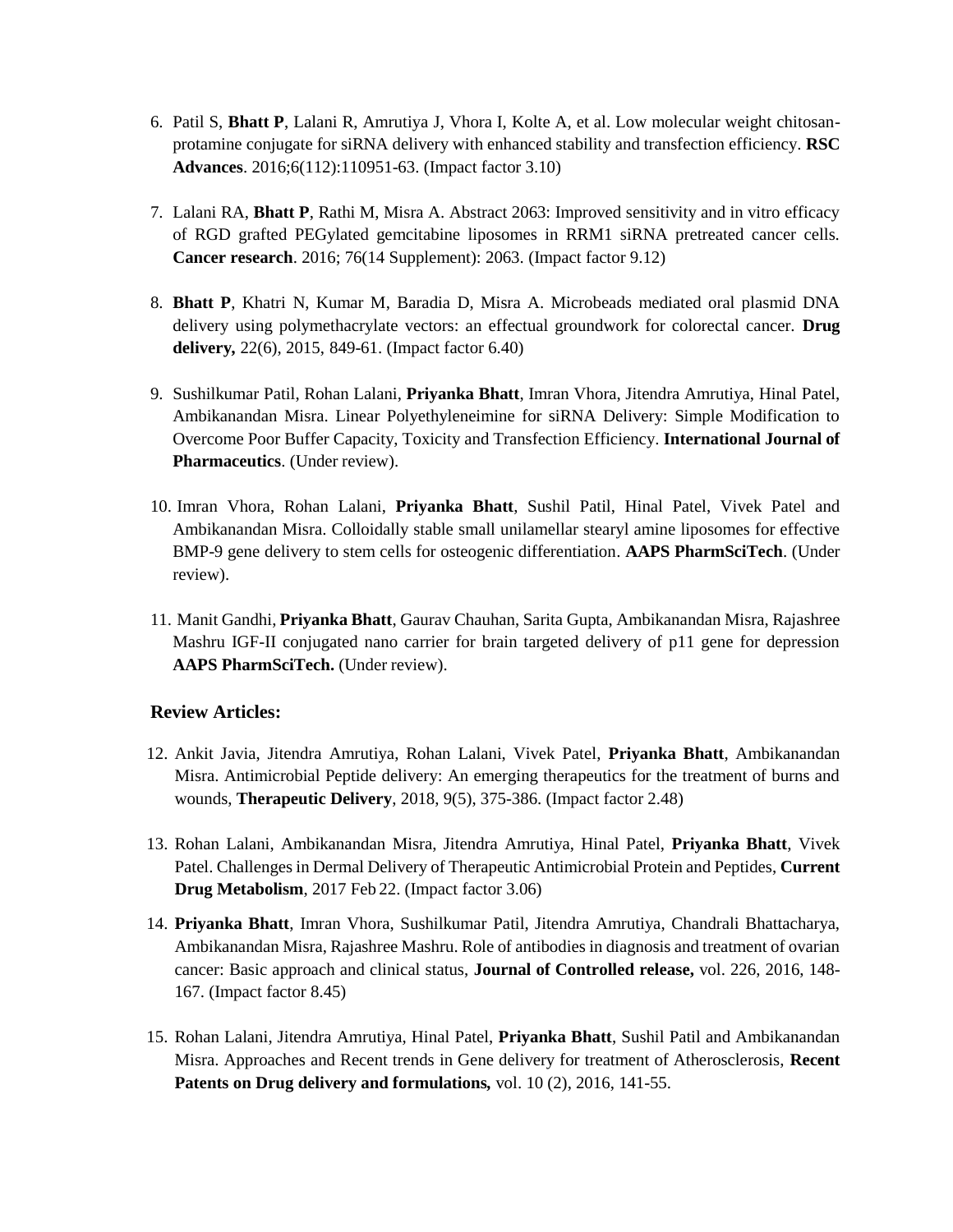- 16. Jitendra Amrutiya, Rohan Lalani, **Priyanka Bhatt**, Krupa Siddhapura, Ambikanandan Misra. Nucleic acid carriers for Pulmonary gene delivery, **Journal of Pharmaceutical Sciences and Technology Management,** 1(2), 2015.
- 17. Vhora I, Patil S, **Bhatt P**, Gandhi R, Baradia D, Misra A. Receptor-targeted drug delivery: current perspective and challenges. **Therapeutic Delivery,** 5(9), 2014, 1007-24. (Impact factor 2.48)

## **BOOK AND BOOK CHAPTERS**

- 1. Vhora I, Patil S, **Bhatt P**, Misra A. Chapter One Protein– and Peptide–Drug Conjugates: An Emerging Drug Delivery Technology. In: Rossen D, editor. Advances in Protein Chemistry and Structural Biology: Academic Press-Elsevier; vol. 98, 2015, 1-55.
- 2. Tandel H, **Bhatt P**, Jain K, Shahiwala A, Misra A. In-Vitro and In-Vivo Tools in Emerging Drug Delivery Scenario: Challenges and Updates. InIn-Vitro and In-Vivo Tools in Drug Delivery Research for Optimum Clinical Outcomes 2018 Jun 22 (pp. 19-42). CRC Press.
- 3. Aditi Pandhare, **Priyanka Bhatt**, Hardeep Singh Saluja, Yashwant Pathak. Chapter Fifteen-Biodegradable polymeric implants for retina and posterior segment disease; Drug Delivery for the Retina and Posterior Segment Disease, Springer Publisher Inc USA. (Publication in process).
- 4. At University of South Florida, Editors: **Priyanka Bhatt**, Maryam Sadat Miraghajani, Sarvadaman Pathak, Yashwant Pathak. Nutraceuticals for Prenatal, Maternal and Offspring's Nutritional Health (a volume in the Nutraceuticals: Basic Research/Clinical Applications series), CRC press, Taylor & Francis Group. (In Preparation)

## **PRESENTATIONS**

- 1. P. S. Bhatt, R. A. Lalani, A. N. Misra, R. C. Mashru. Native and Cyclodextrin Enclosed Paclitaxel in Liposomes: A Double Loading Approach in Improving Loading Efficiency and Anticancer Activity. **AAPS annual meeting & exposition 2017**, 12-15 November 2017, at San Diego, California, USA.
- 2. R. A. Lalani, P. S. Bhatt, R. C. Mashru, A. N. Misra. Antibody Functionalized Paclitaxel Liposomes: An Assessment of Selective Uptake and Cytotoxic Potential in FSHR Expressing Ovarian Cancer Cell Lines. **AAPS annual meeting & exposition 2017**, 12-15 November 2017, at San Diego, California, USA.
- 3. Presented a research paper entitled "Antibody fabʹ fragment armed immunoliposomes of paclitaxel for targeted delivery to ovarian cancer cells" for **Sun Pharma Science Scholar award-2016** on 21st January 2017 at Gurgaon, Haryana (India).
- 4. Priyanka Bhatt, Rohan Lalani, Rajashree Mashru, Ambikanandan Misra. "Anti-FSHR antibody Fab' fragment conjugated immunoliposomes loaded with cyclodextrin-paclitaxel complex for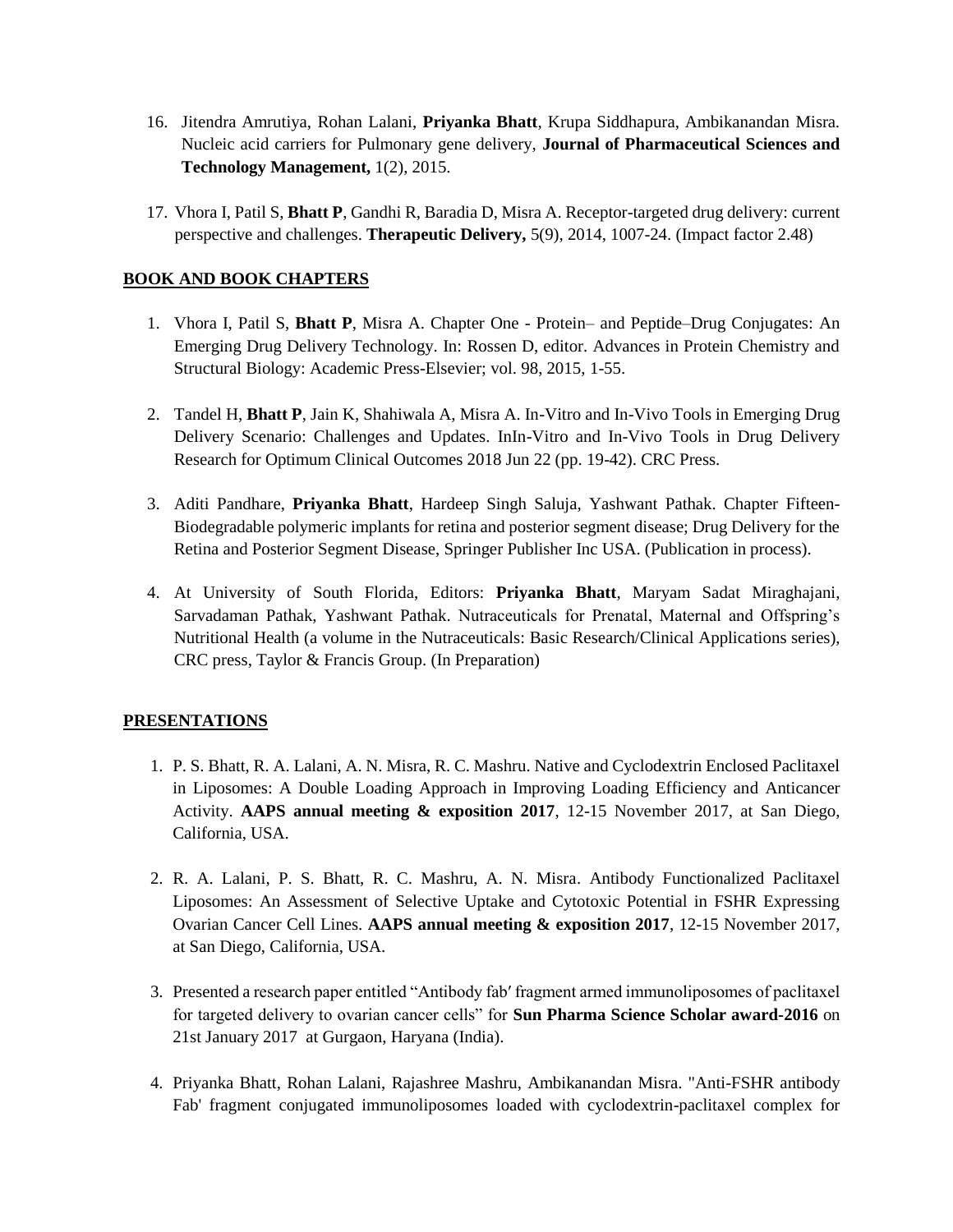improved *in vitro* efficacy on ovarian cancer cells." Poster presentation in **AACR annual meeting 2016** held at Ernest N. Morial Convention Center, New Orleans, Louisiana, USA, from 16th to 20th April, 2016.

- 5. Priyanka Bhatt, Ambikanandan Misra, Rajashree Mashru. "Entrapment of Paclitaxel-Cyclodextrin Inclusio Complex InLiposomes: The Role In Improving Loading Efficiency and *In Vitro*  Cytotoxicity". Poster presentation at **TMC platinum jubilee conference** entitled "A Conference of New Ideas in Cancer – Challenging Dogmas" held at Tata Theatre, National Centre for the Performing Arts (NCPA) from  $26<sup>th</sup>$  to  $28<sup>th</sup>$  February, 2016 in Mumbai.
- 6. Delivered a lecture on "Liposomal Technologies and Applications" at **Pharmacy Department**, Parul University, Vadodara on 20<sup>th</sup> April 2015.
- 7. Presented a poster on "Microemulsion based delivery of atorvastatin" in 61<sup>th</sup> Indian **Pharmaceutical Congress 2009** held at Nirma University, Ahmedabad.

## **KEY SKILLS AND COMPETENCIES**

- Instrumentation and interpretation: High pressure homogenizer (Avestin), Rotavapor, Cascade impactor (Anderson), Spray dryer (Lab-ultima), Lyophilizer (Vertis), Globule size analyser (Sympatech), Malvern Particle size analyzer (Zeta-sizer & Mastersizer), Rotary compression machine, Tablet coating machine, HPLC, Gel electrophoresis unit, Gel Doc, Real Time PCR, Confocal microscopy, TEM, FACS, Fluorescence microscopy, FTIR, DSC
- Expert in formulation development and evaluation of novel drug delivery systems like microparticles, nanoparticles, liposomes, solid lipid nanoparticles, gene delivery and conventional formulations like solid oral dosage forms, liquid dosage forms, injectables and OTC products.
- Expertise in cell culture methodology and in vitro cell line studies.
- Conversant with NDA, ANDA, clinical trials, ICH Guidelines.
- Well versed with Quality by Design (QbD).
- Knowledge of MS Office, Graphpad Prism, Design Expert, Minitab, Chem Draw, EndNote, ChemSketch, ImageJ.
- **Interpersonal Skills:** Integrity, Patience, Team player, Quick learner, Good listener, Punctual, Hard worker, Self- motivated, Resourceful, Innovative with ability to share and exchange ideas, Critical analysis of research articles and patents, Report writing, Flexible and adaptable to change.

## **REVIEWER IN SCIENTIFIC JOURNALS**

- International Journal of Pharmaceutics (Publisher; Elsevier, IF 4.22)
- Nanomedicine (Publisher; Future Medicine, IF 4.72)
- Drug Delivery and Translational Research (Publisher; Springer, IF 3.09)
- AAPS PharmSciTech (Publisher; Springer, IF 2.66)
- Journal of Drug Delivery Science and Technology (Publisher; Elsevier, IF 2.29)
- Drug Development and Industrial Pharmacy (Publisher; Taylor and Francis group, IF 2.29)
- Pharmaceutics & Drug Delivery Research (Publisher; SciTechnol IF 1.84)